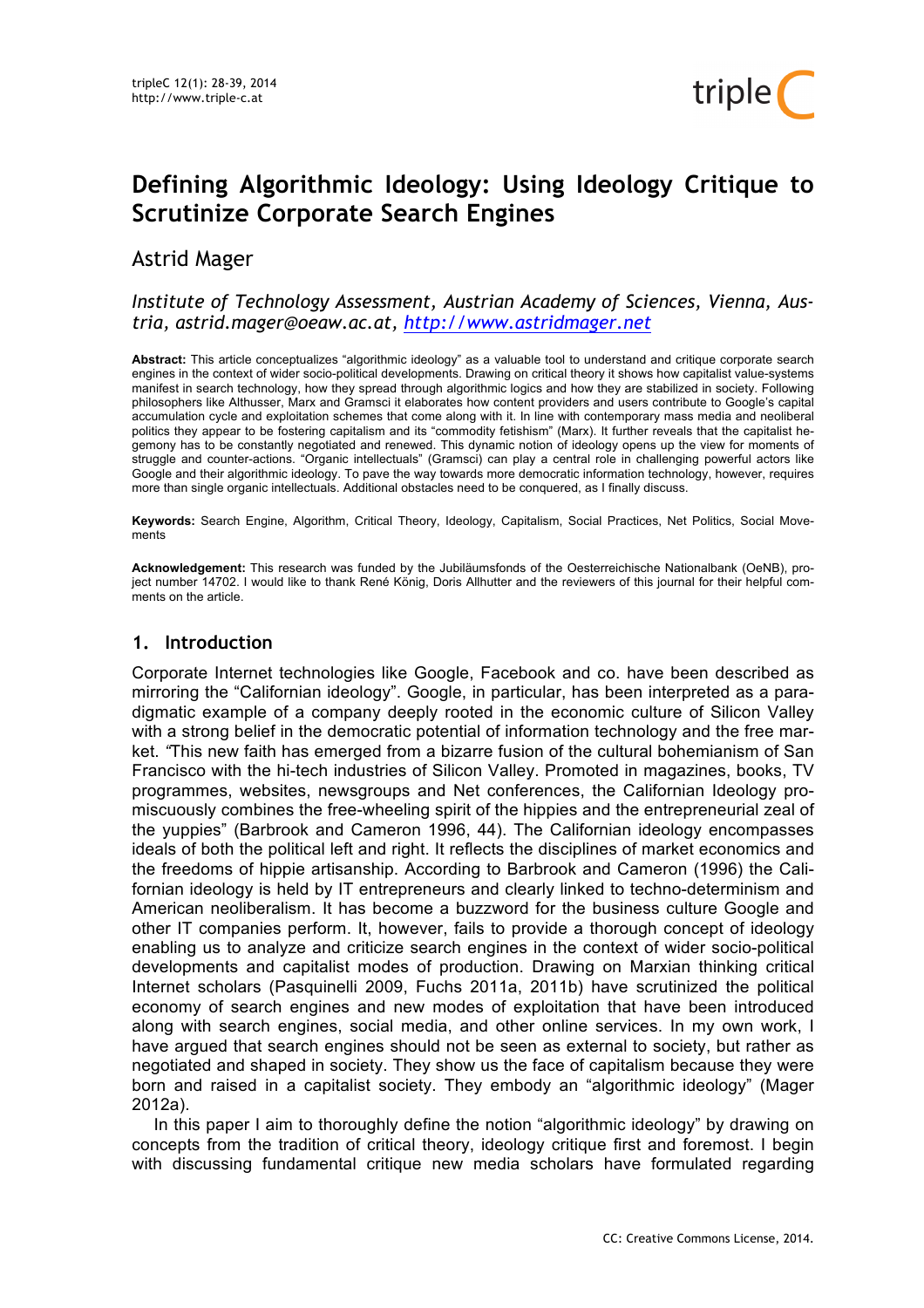search engines and their biases, business models, and political economy. Drawing on thinkers like Althusser, Marx and Gramsci I further elaborate how individual users relate to "transnational informational capitalism" (Fuchs 2011a) as a whole, how they contribute to Google's capital accumulation cycle, and how the capitalist ideology endures and spreads through search engines. I further argue that the capitalist hegemony needs to be constantly renewed, which means that Google has to motivate users to comply with its practices, and that users may opt out of Google's capital accumulation cycle any time. What role "organic intellectuals" (Gramsci 2012) can play in challenging actors like Google and their algorithmic ideology in an age of "post-democracy" (Crouch 2004) will be finally discussed.

## **2. Search Engine Critique**

Compared to utopian digital futures inherent in the Californian ideology, critical Internet and new media scholars have pictured more dystopian visions of online spaces increasingly occupied, organized and exploited by corporate players like Google. At the turn of the century Introna and Nissenbaum (2000) started questioning the mathematical purity of search algorithms like the PageRank. While Brin and Page (1998, see also Mayer 2009), the inventors of the PageRank, argued their algorithm would mathematically measure a website's value by using the number and quality of links a website gets from other websites, similarly to references in the academic context, Introna and Nissenbaum (2000) pointed to the political dimension of search engines. Systematically preferring big, wellconnected websites at the expense of smaller ones, search engines would construct a content bias and run counter to the democratic potential of the web according to the authors. Their claim was empirically confirmed by a number of studies in the past years. In the medical context, for example, well-established medical institutions and commercial health portals clearly outpace smaller websites such as self-help groups and NGOs (Seale 2005, Nettleton et al. 2005, Mager 2012b). Consequently, orthodox medical viewpoints are much more dominantly presented on the top of search engines than experiential medical knowledge and alternative accounts. Besides such snowball effects, popular algorithms like the PageRank trigger search engine optimization (SEO) strategies further contributing to information biases and the commodification of search results (Mager 2012b, Eklöf and Mager 2013).

Moreover, business models based on user-targeted advertising have come under attack in the past years. Elmer (2004) coins the core business model of the information economy the "service-for-profile" model, where users get services for free in exchange for personal data. Search engines, but also social networking platforms and other online services, turn these vast amounts of data into "user profiles" mirroring users' desires and needs. These individual or group profiles help search engines to localize and personalize search results, but also – more importantly – to personalize sponsored links, presented on the right side or on top of the "organic" search results in the case of Google, for example. In 2000, Google presented an automated advertising system called AdWords that targeted advertisements based on users' search terms. Imitating a technology originally invented by the search engine GoTo Google allowed advertisers to bid on how much they would like to pay to appear on top of sponsored search results in relation to individually chosen search terms. Later it began to syndicate cost-per-click advertisements to partner websites through its AdSense program, which allowed advertisers to relate their advertisements to a website's content<sup>1</sup>. This clever business model makes use of the "traffic commodity" (Van Couvering 2008) and has created gigantic annual revenues. Rather than taking over classical business models based on audiences (such as portals that collapsed during the dot-com crash), Google followed a new business model based on the 'traffic commodity', the flow of visitors from one website to the other (Van Couvering 2008).

 $1$  More information on Google AdWords and AdSense can be found on Google's website: http://www.google.com/intl/en/ads/ (accessed February 6, 2014).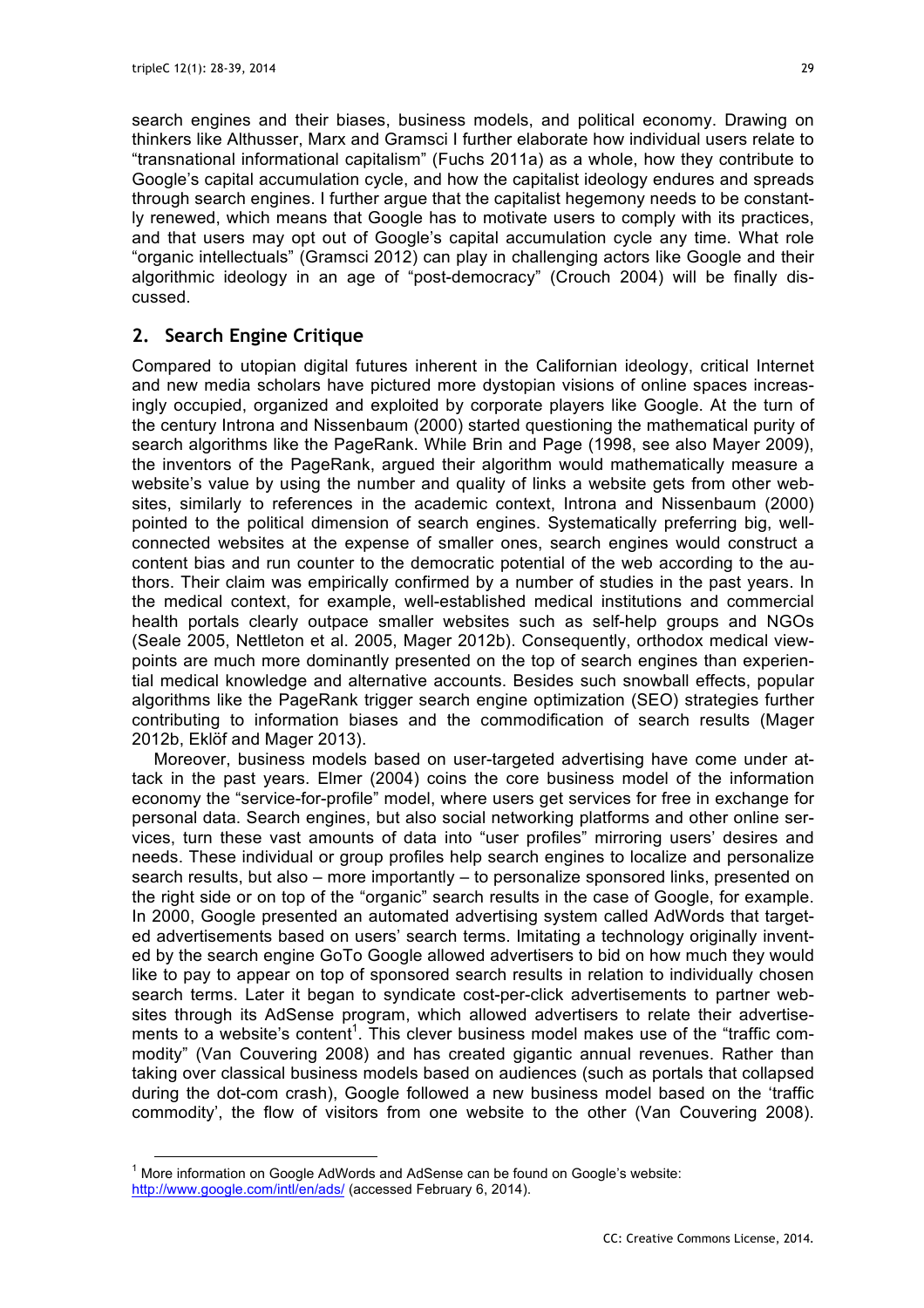Google hence succeeded in aligning its technology with a business model that perfectly fits the network structure of the web.

At the same time, criticism concerning privacy violations, online surveillance and the exploitation of user data and practices has emerged. Having analyzed the political economy of Google from a Marxian perspective, Matteo Pasquinelli (2009) argues that Google's PageRank algorithm exploits the collective intelligence of the web since Google uses links from other websites to measure a websites' value. These links may be seen as a concretion of intelligence that is used by Google to create surplus value. Website providers' creativity is turned into profit without being compensated by Google. Christian Fuchs further conceptualizes user data and practices as integral part of Google's capital accumulation cycle. The simple acts of using Google search, locating places with Google maps, communicating with Gmail, browsing manuscripts with Google books, watching YouTube videos, or sharing images with Picasa and Google+, to mention but a few of the vast repertoire of Google services, leave a myriad of data traces Google collects, archives and turns into user profiles. The author hence concludes that "these are all applications that can give great benefits to humans. But at the level of the relations of production, Google is a profit-oriented, advertising-financed moneymaking machine that turns users and their data into a commodity. And the result is large-scale surveillance and the immanent undermining of liberal democracy's intrinsic privacy value" (Fuchs 2011b).

In a Marxist tradition the user may hence be seen as both the consumer constantly exposed to personalized ads and the commodity that is sold to advertising clients. These analyses of the political economy of Google are valuable contributions to the understanding of the commercial dimension of search engines and new modes of exploitation that come along with it. They show that capitalist modes of production are both continued and transformed in contemporary information economies. Fuchs (2011a) speaks of "transnational informational capitalism" to capture both the continuity and discontinuity of capitalism in the information age: "Transnational informational capitalism is the result of the dialectic of continuity and discontinuity that shapes capitalist development. Surplus value, exchange value, capital, commodities and competition are basic aspects of capitalism; how such forms are exactly produced, objectified, accumulated, and circulated is contingent and historical. They manifest themselves differently in different capitalist modes of development. In the informational mode of development surplus value production and capital accumulation manifest themselves increasingly in symbolic, "immaterial", informational commodities and cognitive, communicative, and co-operative labour. The accumulation of capital, power, and definition capacities on a transnational scale is strongly mediated by new media" (Fuchs 2011a, 128).

Other notions capturing tight entanglements between global information technology and capitalist structures are "the new spirit of capitalism" (Boltanski and Chiapello 2007), "immaterial labor" (Hardt and Negri 2000, 2004), or "cognitive capitalism" (Vercellone 2007), to cite but a few of the growing number of terms focusing on the political economy of new media (see also Fuchs 2011c). However, all these contributions cannot explain why search engines have become powerful actors in the first place and how they – and their algorithmic ideology – are stabilized in contemporary society. To better understand these dynamics the focus of analysis needs to be broadened and the variety of actors involved in the solidification of search technology should be taken into account. Since Internet companies do not operate in a societal vacuum, but rather incorporate and mirror societal values we need to go beyond the political economy of search engines and include ideological frameworks, material practices and socio-political factors in the analysis, as I show in the following pages.

### **3. Ideology in Practice**

Ideology is a complex matter. It oscillates between epistemological ideas about true or false consciousness rooted in Marxist theory and sociological thinking concerned with the way ideas function in social practices. The classical Marxist concept of ideology relates to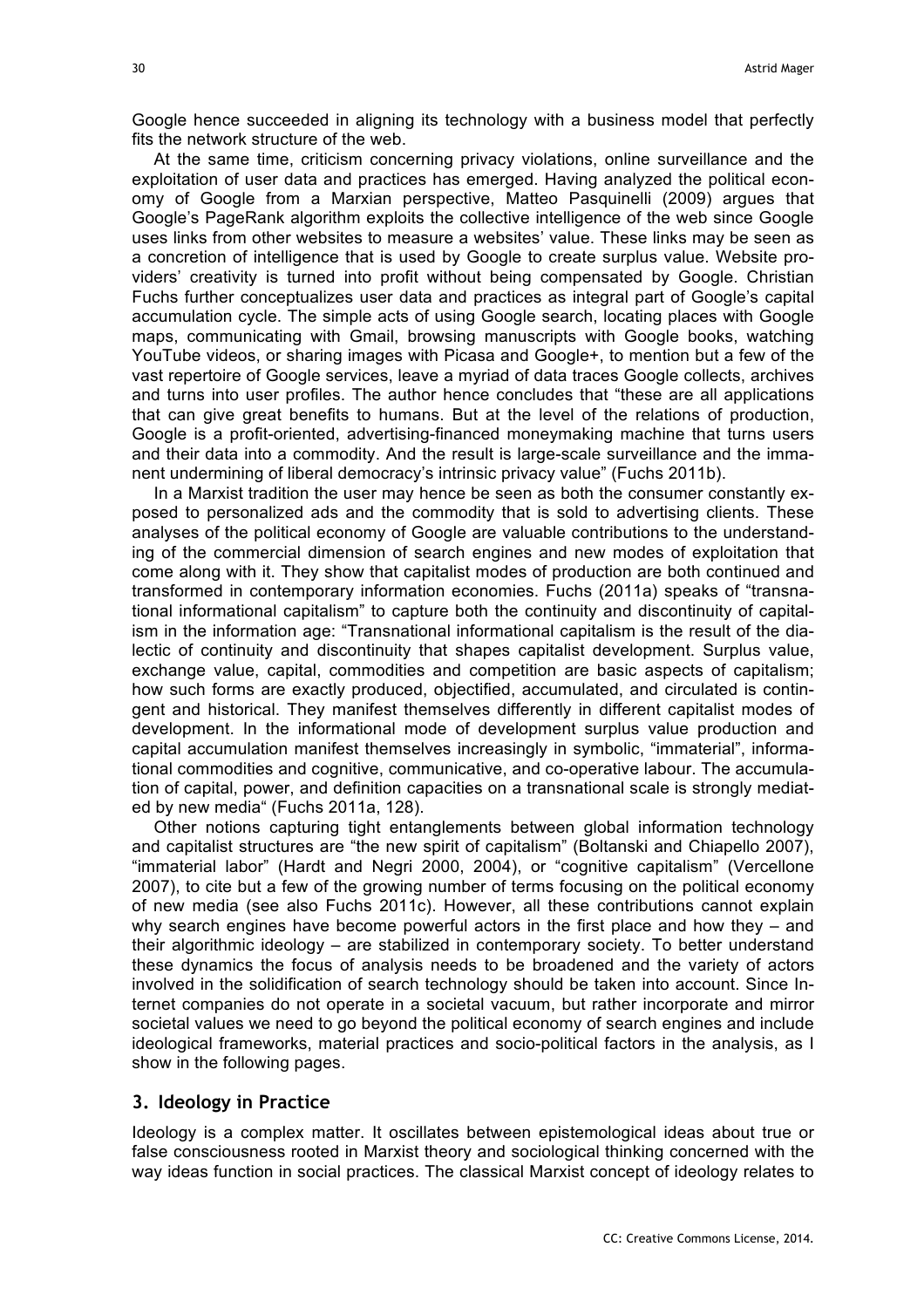questions of dominant social power and the way signs, meanings and values help to reproduce power structures and, ultimately, class society (capitalism in particular, Herzogenrath-Amelung 2013). Sociological interpretations, in contrast, describe ideology as action-oriented sets of belief that sustain social life resembling neutral world views more than radical concepts of critique (for an in-depth discussion of ideology theories see Eagleton 1991). To define algorithmic ideology I focus on ideology concepts that perceive ideology as co-produced by social values and material practices. Rather than thinking of ideology as either a set of disembodied ideas or as a matter of social practices, I show that algorithmic ideology is both at the same time. It enables us to formulate search engine critique entrenched in empirical contexts, to raise empirical ideology critique. "The task of empirical ideology critique is to critically analyse ideologies in and about the media" (Fuchs 2011a, 327). In the following, I tease out ideology concepts that serve this purpose.

The first concept is Louis Althusser's notion of ideology as a matter of lived relations. "Ideology for Althusser is a particular organization of signifying practices which goes to constitute human beings as social subjects, and which produces the lived relations by which such subjects are connected to the dominant relations of production in a society" (Eagleton 1991, 18). In Althusser's belief ideology represents the way individuals relate to society as a whole. It is a matter of lived relations, but it also involves a range of beliefs and assumptions. Accordingly, it provides a concept of ideology that helps us to close the gap between ideology as a value system imposed by the ruling class and ideology as a concept emerging from social practices. It offers a bridge between the ideological superstructure and the economic base to speak in the words of Karl Marx. In fact, Marx himself introduced the notion of "commodity fetishism" in his later work to pay reference to interrelations between values and material cultures. In his first volume of *Capital* (Marx 1867) he argues that in capitalist society social relations are governed by interactions of the commodities they produce. "By virtue of this 'commodity fetishism', real human relations appear, mystifyingly, as relations between things; and this has several consequences of an ideological kind" (Eagleton 1991, 85). One of these consequences, according to Eagleton (1991, 85), is that ideology is no longer a question of (true or false) consciousness, but that it is anchored in reality, "in the day-to-day economic operations of the capitalist system". Accordingly, ideology is not just a matter of thinking about a situation, but it is rather inscribed in the situation itself. "It is no good my reminding myself that I am opposed to racism as I sit on a park bench marked 'Whites Only'; by the act of sitting on it, I have supported and perpetuated racist ideology. The ideology, so to speak, is in the bench, not in my head" (Eagleton 1991, 40). Consequently, ideology can no longer be conceptualized as solely springing from a dominant class, but rather as being enacted, stabilized, and manifested in society.

Philosophers like Theodor Adorno or Herbert Marcuse interpret the capitalist ideology as a monolithic concept reaching from commodity fetishism and speech habits to political bureaucracy and technological thought. This perception of capitalist ideology takes capitalism at face value and makes critique futile since all corners of society are pervaded by capitalism (Eagleton 1991). Antonio Gramsci, in contrast, offers a more dynamic concept of ideology involving struggle. Gramsci's work on "hegemony" interprets dominant value systems not as static and generally accepted, but rather as constantly negotiated in society. It shows that effort and strategies are needed to spread hegemonic values in society and that hegemonized groups need to participate in this process. In his prison notebooks Gramsci (2012) enriches the notion of ideology by introducing a dynamic feature and explaining that hegemonic values have to be permanently renewed, recreated and defended. Hegemony implicates struggle and negotiation and thus "lends this otherwise somewhat abstract term a material body and political cutting edge" (Eagleton 1991, 115). "To win hegemony, in Gramsci's view, is to establish moral, political and intellectual leadership in social life by diffusing one's own 'world view' throughout the fabric of society as a whole, thus equating one's own interests with the interests of society at large" (Eagleton 1991, 116). A central moment, according to Gramsci (2012, 181), is "that in which one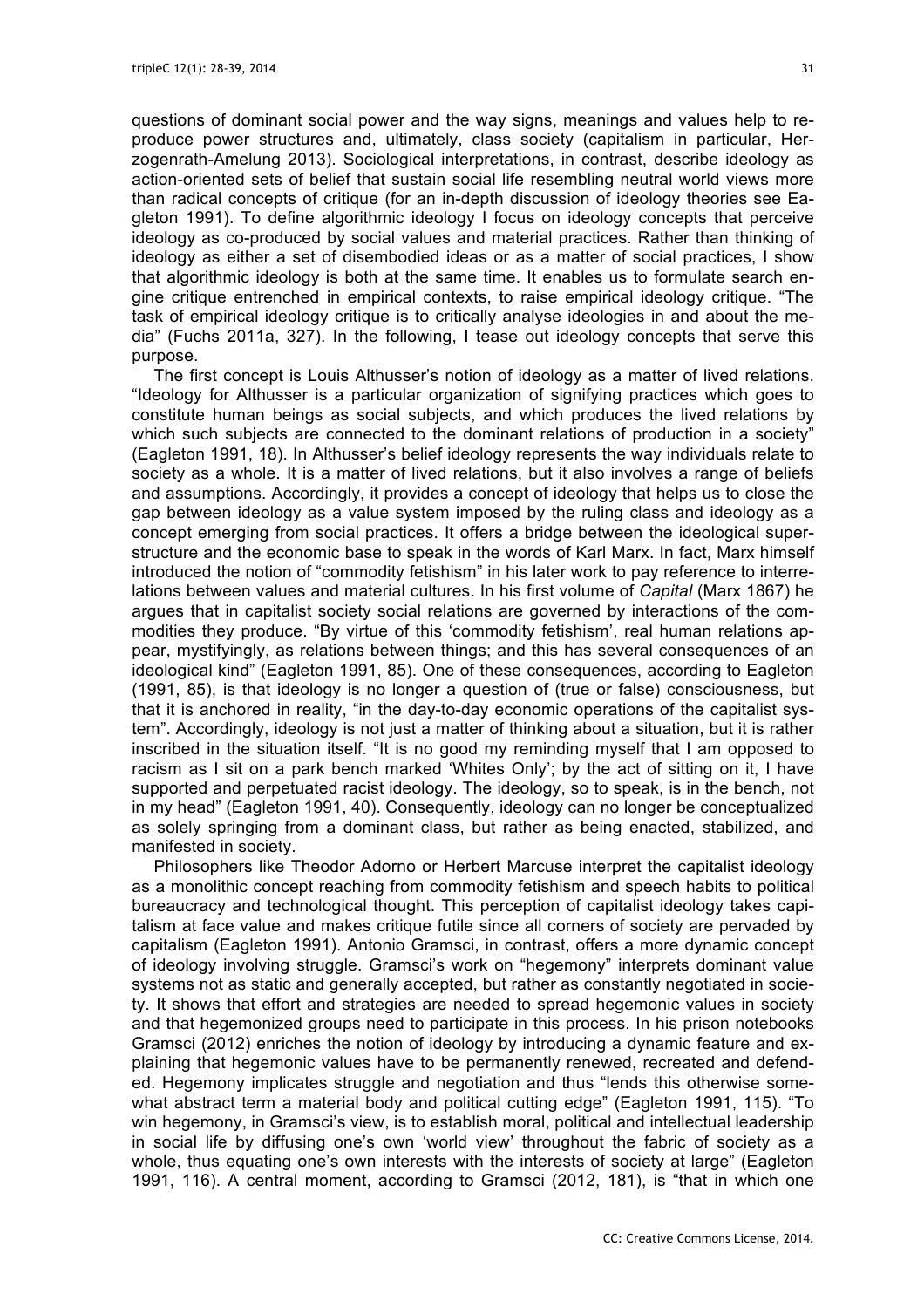becomes aware that one's own corporate interests, in their present and future development, transcend the corporate limits of the purely economic class, and can and must become the interest of other subordinate groups too". Consent is reached by way of creating win-win situations that make individuals play by the rules of capitalism. In turn, hegemonized groups actively contribute to power relations and solidify hegemonic value systems. "Hegemony presupposes an active and practical involvement of the hegemonized group, quite unlike the static, totalizing and passive subordination implied by the dominant ideology concept" (Gramsci, in Forgacs 1988, 424). In the following, I show how these concepts help us to define "algorithmic ideology".

## **4. Algorithmic ideology**

Althusser's notion of ideology as a matter of lived relations enables us to conceptualize how individual users relate to "transnational informational capitalism" (Fuchs 2011a) as a whole and how the capitalist ideology spreads through search algorithms. Google uses websites and links provided by content creators to index the web and rank its search results. It further employs user data to improve its algorithm and, more importantly, to adapt sponsored links to users' preferences and needs. In Marx's terms Google uses both content providers' and users' practices to create surplus value (Pasquinelli 2009, Fuchs 2011a, 2011b). Algorithmic logics, code, external content, link structures, user data, clicking behavior, user-targeted advertising, financial transactions all act together and take effect in a single Google search. Capitalist modes of production are enmeshed with technical features and individual practices. The ideological superstructure and the economic base meet with and feed each other in every singly Google query. Similarly to sustaining racist ideology by sitting on a park bench marked "Whites Only", conducting a Google search may hence be seen as sustaining capitalist ideology; whether consciously or not. The ideology is in the search engine and acts through algorithmic logics and computational systems. Search engines like Google may hence be seen as perpetuating the capitalist ideology through their supposedly neutral search algorithms (Mager 2012a). Undoubtedly, the role of content providers and users is central in this economic process. But how are providers and users steeped into Google's capital accumulation cycle and why do they play by the rules?

In critical internet research producers and users of web content are often described as exploited by corporate internet companies and turned into a "prosumer commodity" (Fuchs 2011b), as argued earlier. The whole debate about digital or cognitive labor conceptualizes users primarily as victims of Internet companies and their perfidious practices. "Prosumers", however, are not forced to use services by Google, Facebook and others, but rather do so of their own free will. The Internet is both a factory and a playground after all (Scholz 2013). Content providers and users are not simply exploited by Google (and others). Quite on the contrary, they clearly benefit from search services Google provides. Website providers aim to gain visibility in the multitude of web information and reach users to communicate their content. Users, in turn, want to conveniently find information and filter them along their needs. Search engines have managed to satisfy both content providers' and users' needs with their services. Especially, Google has become an "obligatory passage point" providers and users have to pass to reach their own goals (Mager 2009, Röhle 2009). Also, services like Google AdWords and Google AdSense would not work if people would not advertise with or click on Google ads. This dynamic perfectly exemplifies Gramsci's central moment in winning hegemony over hegemonized groups, the moment "in which one becomes aware that one's own corporate interests […] become the interests of other subordinate groups" (Gramsci 2012, 181). It is the moment where "prosumers" start playing by the rules of transnational informational capitalism because Google (and other IT companies) serve their own purposes; a supposedly win-win situation is established. Prosumers are "steeped into" the ruling ideology to speak with Althusser: "All the agents of production, exploitation and repression, not to speak of the 'professionals of ideology' (Marx), must in one way or another be 'steeped' in this ideology in order to per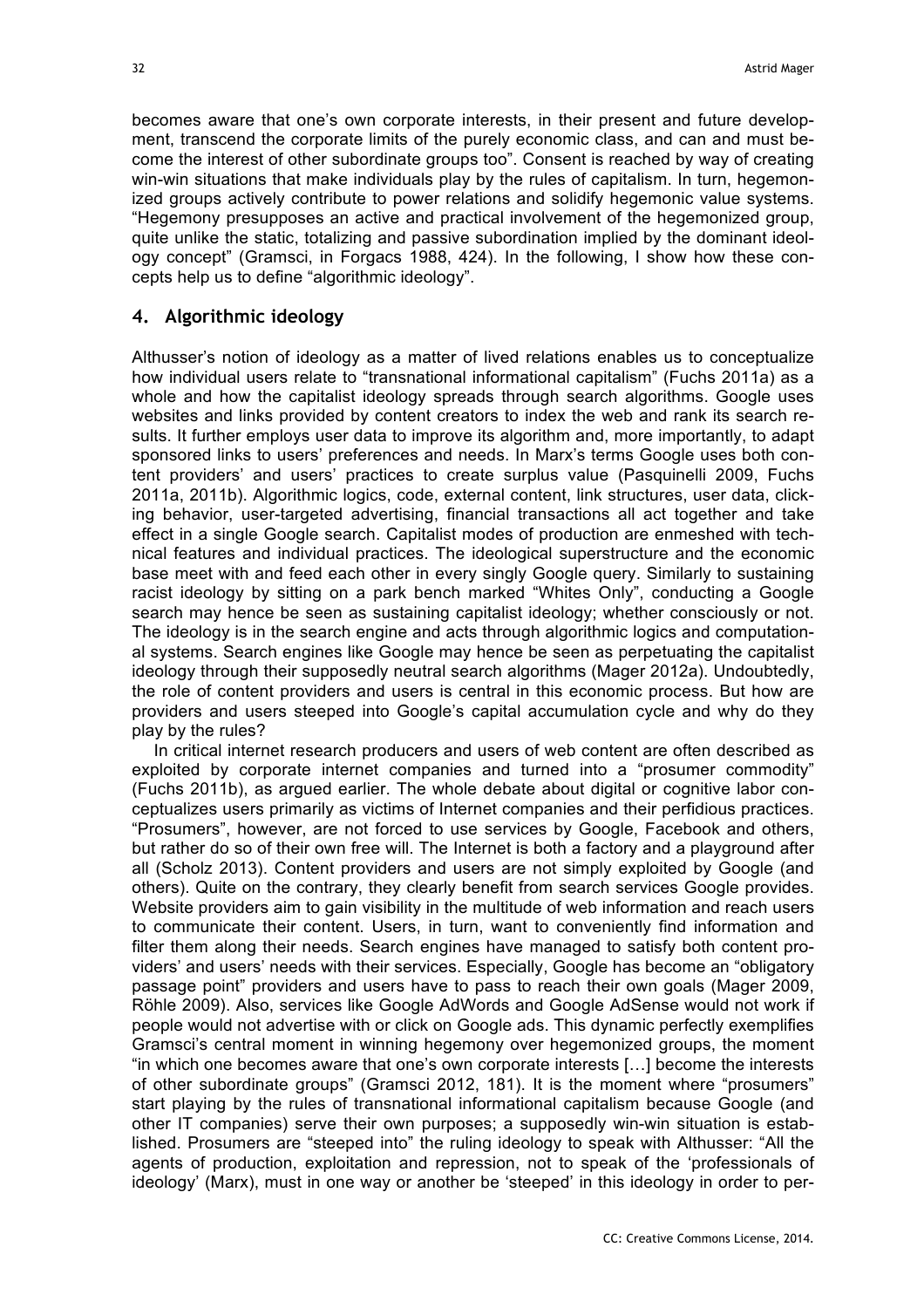form their tasks 'conscientiously' – the tasks of the exploited (the proletarians), of the exploiters (the capitalists), of the exploiters' auxiliaries (the managers), or of the high priests of the ruling ideology (its 'functionaries'), etc" (Althusser 1971).

Besides benefits that help to involve prosumers into Google's capital accumulation system the broader context of consumerism plays into the hands of Silicon Valley firms and their business practices. Contemporary mass media heavily contributes to the consumerist culture by constantly featuring new online services, products, and, ultimately, IT companies. They clearly buy into and stabilize the global informational capitalism and its advertising-based modes of production. According to Bauman (2001) contemporary consumerism is not only characterized by an elevated volume of consumption, but also by the emancipation of consumption from its past instrumentality that used to draw its limits. Consumption now justifies itself only by its own "pleasurability"; consumption is its own purpose, an end in itself. "[C]onsumers should not ever be allowed to 'awake' from their 'dreams'" (Bauman 2001, 13). This quote clearly explains how Marx's (1867) commodity fetishism is anchored in reality. It, however, evokes a concept of capitalist ideology as totally pervading society, as a monolithic concept resembling the one described by Adorno and Marcuse. It takes capitalism at face value and makes critique and efforts towards change difficult.

Turning to Gramsci's notion of hegemony, in contrast, enables us to identify moments of struggle that open up the view for counter-activity and alternative futures. Röhle (2009) described Google's strategy of convincing website providers and users to play by the rules as a clever system of "punishments and rewards". Website providers who follow the rules get rewarded with a good "seat" in Google's search results, while those who transgress the rules by using illicit SEO practices get punished with a lower search engine position (or even an exclusion from the index). Similarly, users who try to opt out of Google's data collecting practices by changing default privacy settings, reconfiguring their web browsers, or turning off cookies are punished with less convenient services than cooperating users get. This shows how Google makes both website providers and users play by the rules. It further shows that Google's hegemony is not fixed or stabilized, but that it is constantly negotiated and made. "As a concept, then, hegemony is inseparable from overtones of struggle" (Eagleton 1991, 115). This struggle has the potential to challenge powerful actors like Google and their algorithmic ideology. If content providers and users broke out of the network dynamic, the power of Google and its whole business model would fall apart. If the media would feature more critical stories about Google's data collecting practices, privacy violations and possible collaborations with secret services dissatisfaction and protest would significantly grow in the public domain; as we have seen in the past months. If politics and law took on a stronger role in the regulation of search technology, limits would be set regarding the collection and use of personal data, but also business practices and advertising schemes. In an age of neoliberal policy, however, governments have widely failed to tame corporate players like Google. Quite on the contrary, the politics of privatization has pushed search on the free market in the first place. This shows that new types of actors, "organic intellectuals" in the words of Gramsci (2012), are needed to challenge corporate players like Google and its ideology.

## **5. Post-Democracy, Counter-Struggles and the Organic Intellectual**

The state is increasingly described as "weak" (Bauman 1998) or as an "appendix of the market" (Neckel 2008) in contemporary capitalist structures. In fact, politics itself is changing under the dictate of neoliberalism. Slavoy Žižek (1998) described the current political state as "post-political", while Colin Crouch (2004) framed it as "post-democratic". In a post-democratic society democratic institutions are still formally intact, while political processes are regressing because power is increasingly transferred to economic lobbyists. "Behind this spectacle of the electoral game, politics is really shaped in private by interaction between elected governments and elites that overwhelmingly represent business interests" (Crouch 2004, 4). The negotiation process of the Anti-Counterfeiting Trade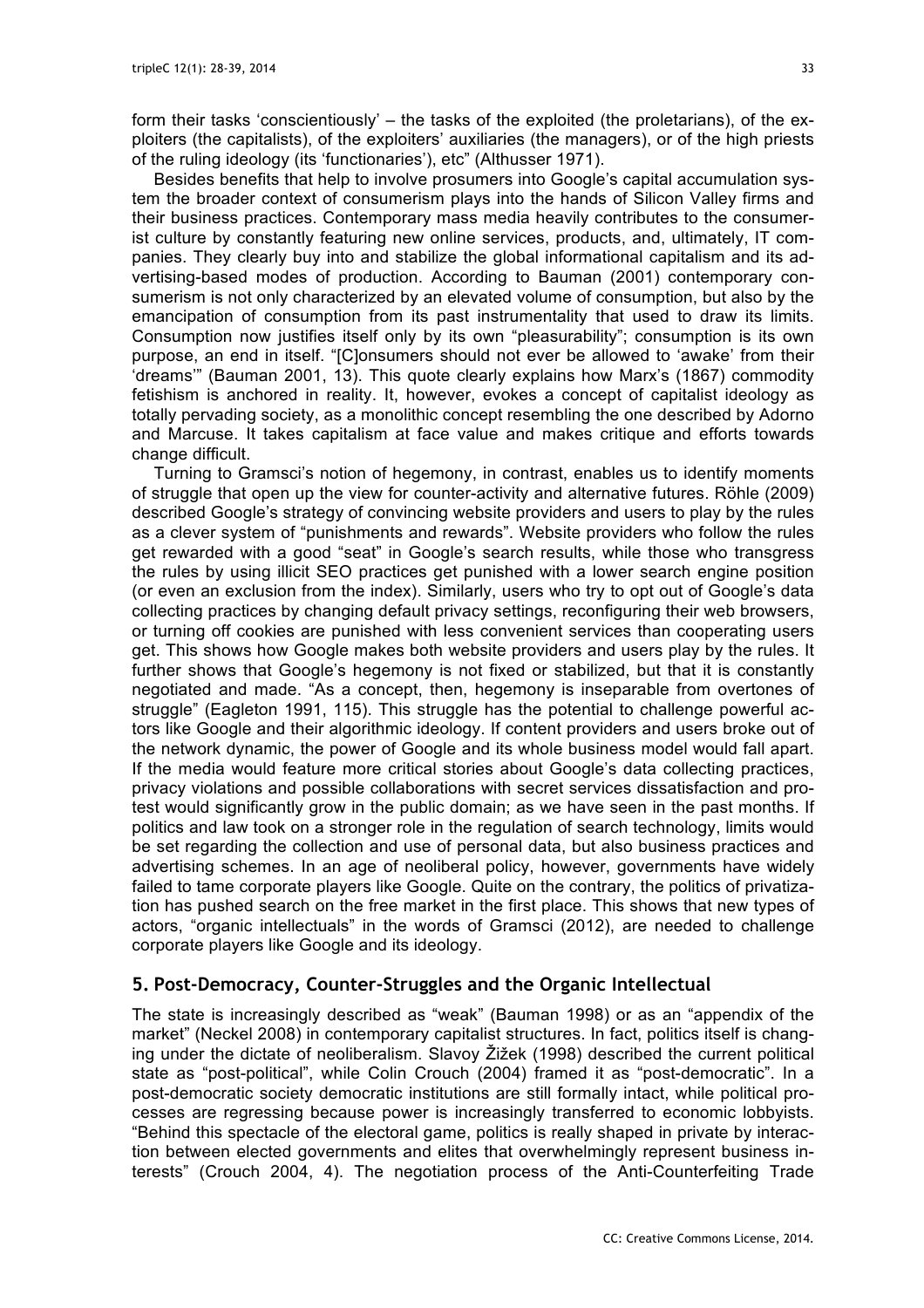Agreement  $(ACTA)^2$  serves as a paradigmatic example of Crouch's (2004) concept of post-democracy. The multinational treaty, supposed to prevent online piracy and copyright infringement, was composed behind closed doors, hidden from the public and crucial institutions including the World Trade Organization (WTO) and the European Parliament. Instead, large intellectual property-based organizations such as the Motion Picture Association of America (MPAA) were active in the negotiations and hence industry-informed interests and the capitalist ideology dominated (a practice that finally resulted in massive protests and the EU's rejection of ACTA in 2012). Another example would be the EU data protection law that is currently negotiated. The binding law will be of central importance not only for European IT companies, but also for US-American players like Google. Consequently, there was heavy lobbying from Silicon Valley companies; more lobbying and industry amendments than ever before in the history of EU legislation. But Edward Snowden and his NSA revelations played a crucial role too. In June 2013 Snowden, a former employee of the CIA and NSA, revealed practices of mass surveillance that American and British intelligence agencies conducted. He further accused tech companies like Google, Facebook, Apple, and others of collaborating with the US National Security Agency (NSA), which created heated media debates. Out of a sudden the issue of large-scale online surveillance and privacy violations hit the headlines all over the world. In fact leftwing media, the Guardian in particular, played a central role in leaking information on NSA scandals and amounts of data commercial players contributed. Snowden's revelations demonstrate entanglements between corporate surveillance and state control. Rather than being victims of the market, governments appear to clearly benefit from commercial players and their data collecting practices in post-9/11 societies. However, counterstruggles are seen on various levels too. The NSA scandal made the European Parliament decide to fend off all amendments from IT companies (for now at least). The accelerated pressure Snowden reached together with critical media clearly created a change in public opinion that could no longer be neglected by policy makers<sup>3</sup>. Whether this will finally result in a data protection law strong enough to set limits for companies like Google remains to be seen in the future.

In Gramsci's terms Snowden may be interpreted as an "organic intellectual". The task of organic intellectuals is to provide subordinate groups with a homogeneous selfconsciousness in the cultural, political and economic fields. Rather than offering "truth" from above, the organic intellectual is supposed to give shape and cohesion to practical understanding deriving from hegemonized groups themselves. "The category of organic intellectual thus spans not only ideologues and philosophers but political activists, industrial technicians, political economists, legal specialists and so on" (Eagleton 1991, 119). Contrary to philosophers withdrawn from social life, figures like Snowden positioned at the center of power have the knowledge to challenge hegemonic actors and their ideological superstructure. They have the expertise and technical know-how to open up opaque networks of information flows, algorithmic logics and collaborations between governmental bodies and commercial players. The Australian journalist Julian Assange was one of the first organic intellectuals of this sort. He created the online platform WikiLeaks publishing secret information concerned with power abuse, corruption and vested interest. Drawing on top-secret information provided by Whistleblowers of various kinds WikiLeaks succeeded in revealing scandals on an unprecedented scale and pushing it right into the public domain with the help of selected mass media<sup>4</sup>. This shows that individuals possessing classified information and technical skills to spread it into society can weaken hegemonic actors, practices and ideologies. Subordinate groups can gain enough power to destabilize hegemonic structures under certain circumstances. It further underlines that political

 $^2$  http://en.wikipedia.org/wiki/Anti-Counterfeiting\_Trade\_Agreement (accessed February 6, 2014) 3 http://www.theguardian.com/world/2013/oct/17/eu-rules-data-us-edward-snowden (accessed February 6, 2014).

 $4$  The most popular leaks include US-Army-related incidences such as the Baghdad airstrike video or standard operations at the Guantánamo Bay detection camp, but also 9/11 messages or Sarah Palin's email communication (Lindgren and Lundström 2011).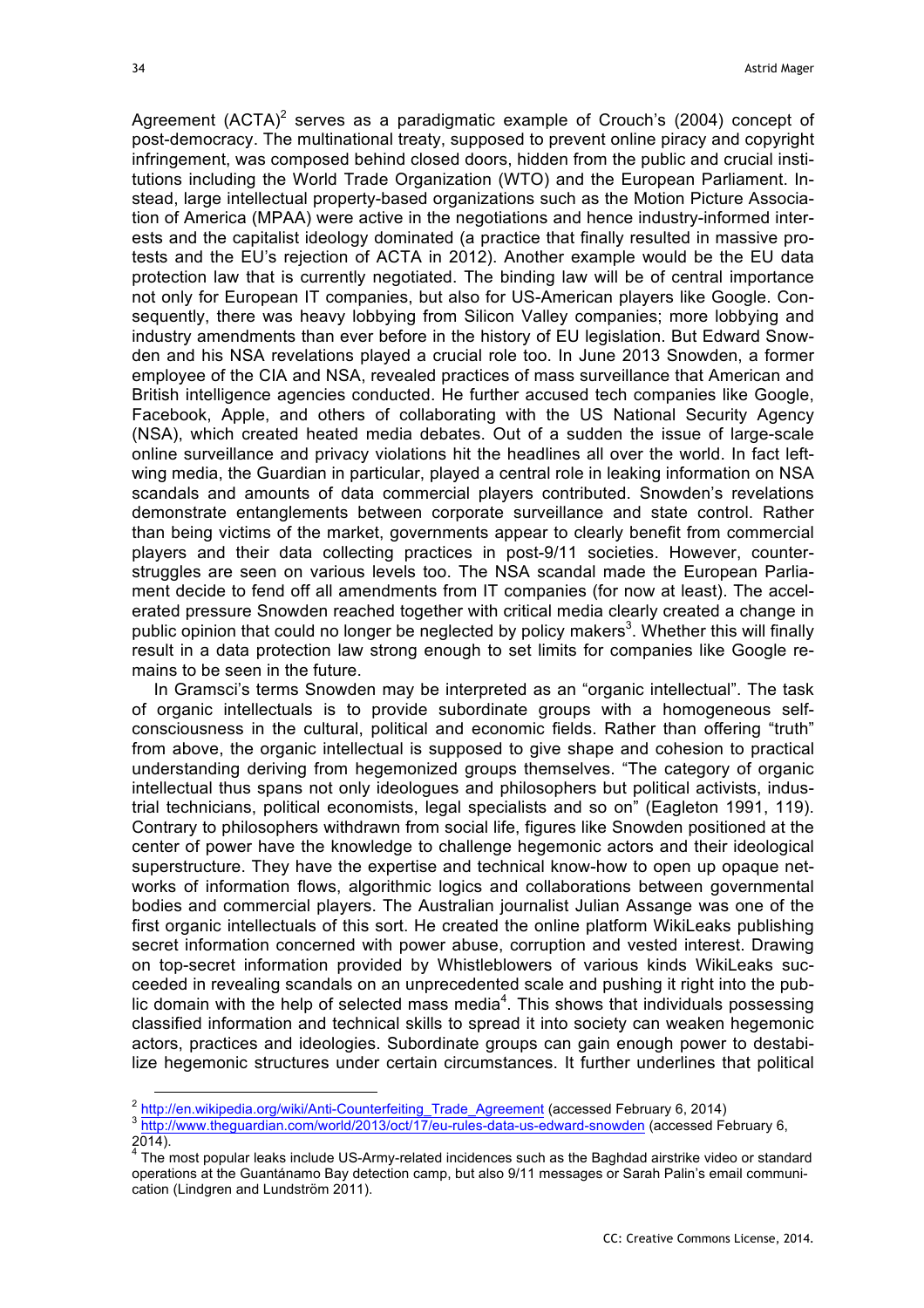activities have migrated from institutional politics to "sub-politics" (Beck 1997). In an age of post-democracy socio-political movements like the ecological movement or feminism played a central role in putting issues like environmental protection and gender equality on the formal political agenda, as Ulrich Beck (1992, 1997) argued. The remaining question thus is whether net political issues will find their way into formal politics in the future or whether alternative measures are needed to challenge powerful players like Google and their algorithmic ideology. In the concluding section I will debate this question by pointing out that certain barriers still need to be overcome on the road towards a more sustainable information society.

### **6. Conclusions**

In this article I used concepts from ideology critique to show how Google performs, renews and fosters the capitalist ideology. I argued that capitalist modes of production are deeply woven into Google's algorithm and computational mechanisms; that the algorithm is ideological. Moreover, I showed how content providers and users relate to "transnational informational capitalism" (Fuchs 2011a) as a whole in the terms of Althusser. Turning to Gramsci's notion of hegemony I outlined how content providers and users contribute to and stabilize the algorithmic ideology. Rather than conceptualizing them as passive victims of Google, I described them as active participants in Google's capital accumulation cycle with the ability to destabilize its dynamics. How "organic intellectuals" (Gramsci 2012) like Julian Assange or Edward Snowden can help to tame corporate search engines and their ideological superstructure was further discussed. To sustainably challenge hegemonic actors like Google and pave the way towards "value-sensitive innovation" (Allhutter and Hofmann 2010), however, requires more than single individuals. Additional obstacles need to be met, as I finally discuss:

The first obstacle is the vulnerability of organic intellectuals and the inconsistency of their political agendas. Felix Stalder (2010) argued that organic intellectuals, or "superempowered" actors as he coins them, are well suited to trigger large-scale events relatively quickly and cheaply, but that broader social movements would be needed to sustain counter-struggles in the long-term. "Many of the issues that are typical of small groups organised by a charismatic leader seem to affect WikiLeaks as well, such as authoritarianism, lack of internal procedure, dangers of burnout and internal and external attacks on the credibility of that single person (if not worse)" (Stalder 2010). Social movements like "Occupy Wall Street<sup>"5</sup> challenging global finance or the hacktivist collective "Anonymous"<sup>6</sup> advocating for issues such as freedom of information, independence of the internet, and a new copyright law may be seen as newly emerging phenomena of this sort. On a European level initiatives like the Chaos Computer Club<sup>7</sup>, which scrutinizes privacy violations Google and others commit, or "Europe vs. Facebook"<sup>8</sup>, which fights for the compliance of US-based companies with European data protection law, have been created. They may all be seen as locations where counter-struggles form and hegemonic actors are challenged. Rather than following a coherent political agenda, however, they all have very different political goals and visions. While "Occupy Wall Street" is rooted in a radical critique of capitalist society, Anonymous or WikiLeaks stress liberal freedoms without challenging capitalist ideology in and of itself. Gabriella Coleman (2011) argued that Anonymous and WikiLeaks share certain ideological sympathies, such as the freedom of information, but perform very diverse politics: "This diversity of politics results, in part, because geeks and hackers labor on different objects, initiate different types of projects, and are located in many different parts of the world. They are also quite sectarian, engaging in fierce debates as to what constitutes legitimate forms of access, openness, transparency, hacking, privacy, and dissent. As with most political domains, they are bedeviled by ideo-

 $\frac{1}{2}$ <br>  $\frac{1}{2}$ <br>  $\frac{1}{2}$ <br>  $\frac{1}{2}$ <br>  $\frac{1}{2}$ <br>  $\frac{1}{2}$ <br>  $\frac{1}{2}$ <br>  $\frac{1}{2}$ <br>  $\frac{1}{2}$ <br>  $\frac{1}{2}$ <br>  $\frac{1}{2}$ <br>  $\frac{1}{2}$ <br>  $\frac{1}{2}$ <br>  $\frac{1}{2}$ <br>  $\frac{1}{2}$ <br>  $\frac{1}{2}$ <br>  $\frac{1}{2}$ <br>  $\frac{1}{2}$ <br>  $\frac{1}{2}$ <br>  $\frac{1}{2}$ <br>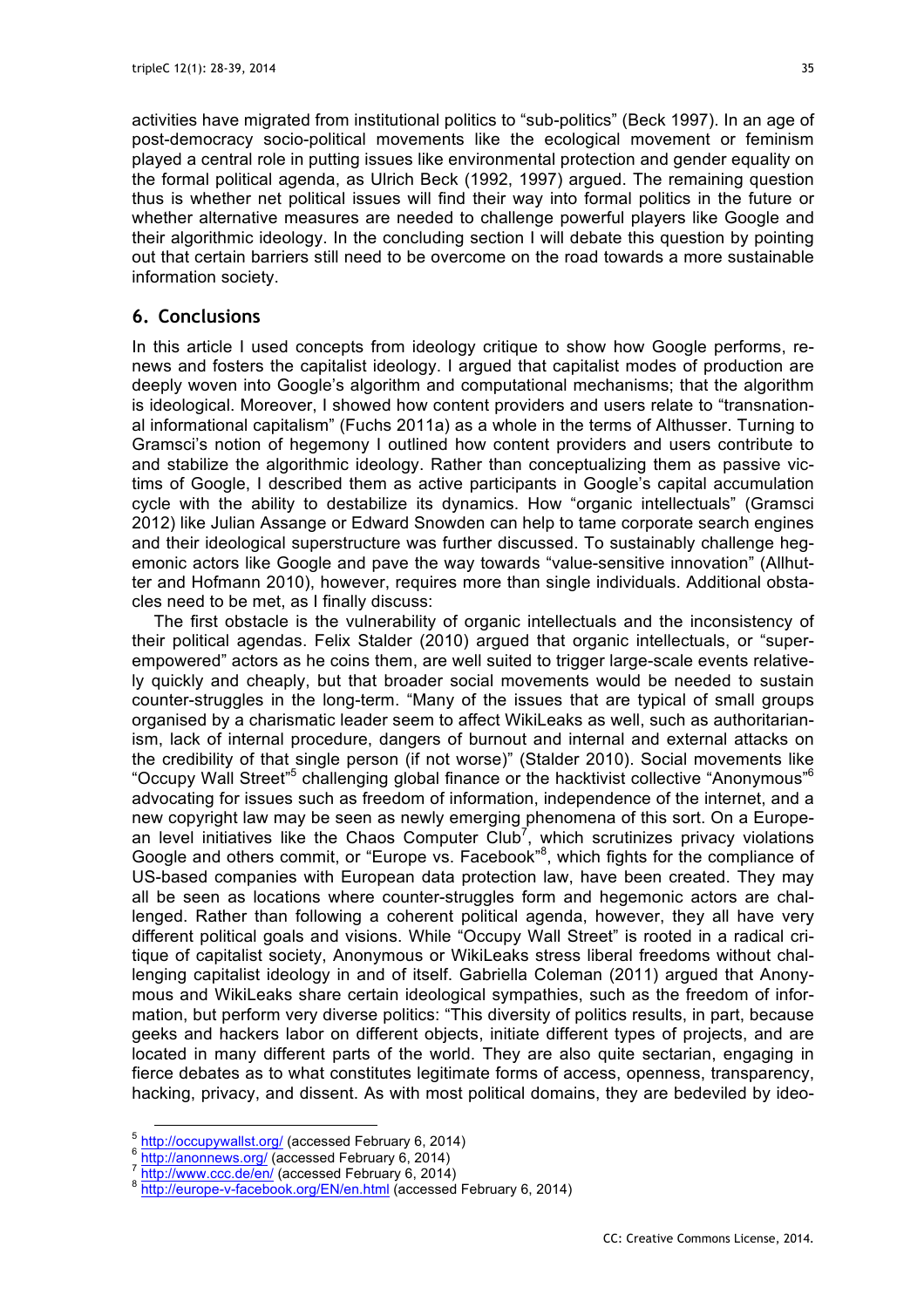logical or organizational contradictions" (Colemen 2011, 514). The heterogeneity of political visions amongst disparate organic intellectuals and social movements makes it difficult to formulate a net political voice that can make itself heard in formal politics. Contrary to the ecological or feminist movement, which both had a pretty clear political vision, net politics still lacks an overarching goal and vision of alternative digital futures.

The second obstacle is the translation of "sub-political activities" (Beck 1997) into institutional politics. Even if net political initiatives try to enter formal politics and manage to explain that actors like Google cause fundamental socio-political implications that reach far beyond the digital realm, e.g. compromising human rights like data protection, struggles are waiting for them. In Germany, for example, the Enquete Commission "Internet and Digital Society<sup>"9</sup> has been installed by the German parliament. In this commission members of the parliament, but also 17 experts including computer scientists, Internet researchers, media experts, and net activists such as those from the Chaos Computer Club, worked together on net political issues including privacy aspects, security and media literacy. Such forums may help net political issues to enter decision-making processes, but may also dissolve net political ambitions in party politics and processes of economic value creation. The risk is that concessions are made to net activists to keep them in the network of practices stabilizing the power of hegemonic actors, but that the essence, the "nucleus of economic activity" is not touched: "Undoubtedly the fact of hegemony presupposes that account be taken of the interests and the tendencies of the groups over which hegemony is to be exercised, and that a certain compromise equilibrium should be formed – in other words, that the leading group should make sacrifices of an economic-corporate kind. But there is no doubt that such sacrifices and such a compromise cannot touch the essential; for though hegemony is ethico-political, it must also be economic, must necessarily be based on the decisive function exercised by the leading group in the decisive nucleus of economic activity" (Gramsci 2012, 161). This would imply that counter-activities run the risk of getting integrated into hegemonic power relations and, ultimately, end up fostering the dominant algorithmic ideology. Just like the artistic critique helped the "new spirit of capitalism" to endure (Boltanski and Chiapello 2007)<sup>10</sup>, net activists may end up improving corporate internet technologies by provoking privacy-sensitive features that, in turn, raise customer satisfaction further contributing to the brand value of Google and other US companies.

Finally, the third obstacle is that even alternative search technologies enter alliances with corporate players. This means that users, who try to escape for-profit search engines often end up with big players too because the web index, the algorithm and/ or the search results are borrowed from commercial search engines. DuckDuckGo, for example, clearly tries to oppose the dominant algorithmic ideology by providing a search tool that protects privacy rather than sharing personal data with third parties. When looking at its back-end though it becomes obvious, that DuckDuckGo is highly dependent on commercial search engines and their data collecting practices. DuckDuckGo has its own crawler, but only a very small search engine index. Consequently, it displays results from other search engines; non-commercial ones, but also commercial ones including Bing, Yahoo! and Yandex. So even if it does not sell user data itself, it makes use of corporate players and their business models. In addition, it actively contributes to Yahoo's capital accumulation cycle by advertising with Bing ads. Other search engines like Ixquick, MetaGer or Ecosia are similarly dependent on big search engines and their practices (Mager forthcoming). One reason is that building a comprehensive web index has become a very expensive endeavor. Except from peer-to-peer technologies like YaCy, for example, which try to build a

 $\frac{9 \text{ http://www.bundestag.de/internetenquette/}}{10 \text{ The new capitalist spirit has managed to incorporate what Boltanski and Chiappello (2007) coined, the 'artis-}$ tic critique' raised by the generation of 1968 and the emerging left. The critique of industrial capitalism as hierarchical, dehumanizing and restricting the individual's freedom, authenticity, autonomy, mobility and creativity. The integration of values like self-management and flexibility in the workplace helped the new spirit of capitalism to endure. The artistic critique may hence be seen as indirectly serving capitalism, which turns critique itself into a fundamental crisis, as Boltanski and Chiapello concluded.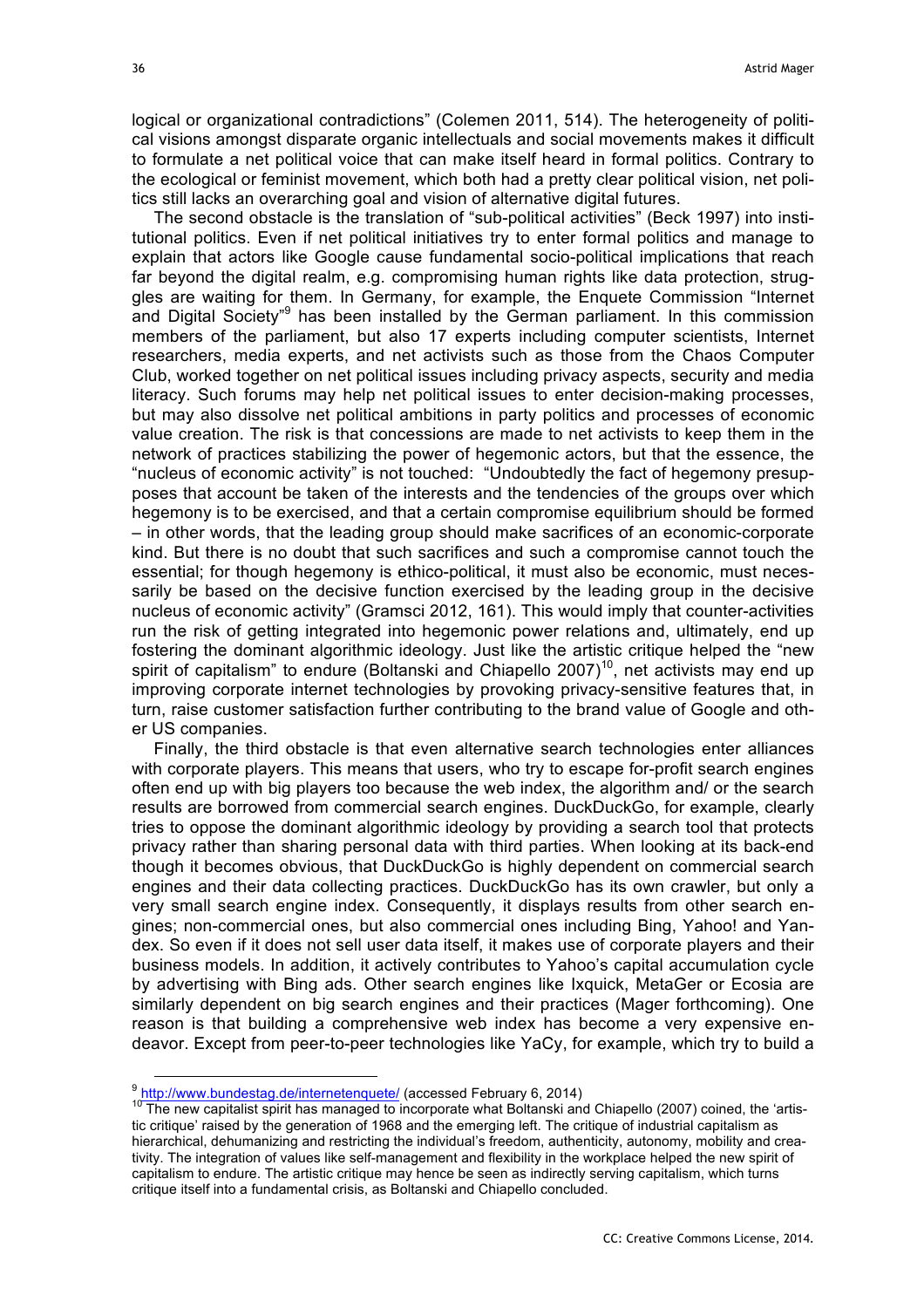de-central web index running on users' own computers, search engines would need funding to be able to establish an encompassing non-corporate web index. Dirk Lewandowski (forthcoming) suggested providing public funding for creating a public index of the web that would enable programmers to build various search engines on top of it and, as a result, to achieve greater diversity on the search engine market. Contrary to funding one single search engine, funding an open web index would enable the creation of multiple different search tools challenging the dominant algorithmic ideology and offering alternative styles of search. Lewandowski (forthcoming) concluded with arguing that the task of building and maintaining a search engine index may be seen as part of government's role to provide public infrastructure: "The state finances highways used by everyone, ensures that the electrical grid is available to all, and generates and disseminates geo data. Making web data available is no different from these other public services". How such an undertaking may be practically organized, who may contribute money, what institution may be appropriate to run and maintain such an index, what additional barriers may occur on the way towards a public index are all questions that need to be further discussed.

What this article has shown though is that single actors or isolated activities will not be enough to defy big players and their ideological superstructure. Since the capitalist ideology is inscribed in code and manifests in computational logics, since it is stabilized in a complex actor-network and fuelled by neoliberal politics and contemporary consumer culture a collective effort is needed to challenge corporate search technology. Actors from the technological, the political and the socio-cultural realm all have to simultaneously nibble at quasi-monopolistic actors and their ideological Gestalt to revive the search engine market, provide technological choice, protect users, and reconsider advertising and consumer practices. Multiple actors are needed that follow their own ways of irritating Google and working towards alternative styles of search. Programming independent technology, developing public information infrastructures, refining law and regulations, supporting organic intellectuals, changing user practices and routines, questioning marketing strategies and consumer desires are all great first steps towards destabilizing powerful actors like Google. Challenging the dominant algorithmic ideology in the long-term, however, requires more than that. A fundamental debate about where to draw boundaries between the state and the market, how to set limits for corporate players, and how to sustain social justice is needed. A serious discussion about the relation between hegemonic power networks and hegemonized groups is essential. Since technology is not external to society, but rather a central part of it, society needs to change in order to change technology. Alternative socio-political visions need to be developed to conquer capitalist structures and create more democratic information technology, possibly at odds with "frictionless capitalism" (Schröter 2012).

#### **References**

- Allhutter, Doris and Roswitha Hofmann. 2010. Deconstructive Design as an Approach for Opening Trading Zones. In: *Thinking Machines and the Philosophy of Computer Science: Concepts and Principles*, edited by Jordi Vallverdú, 175-192. Hershey: IGI Global.
- Althusser, Louis. 1971. *Lenin and Philosophy and Other Essays*. New York: Monthly Review Press. Accessed February 6, 2014:

http://www.marxists.org/reference/archive/althusser/1970/ideology.htm

- Barbrook, Richard and Andy Cameron. 1996. The Californian Ideology. *Science as Culture* 6 (1): 44-72.
- Bauman, Zygmunt. 1998. On Glocalization: Or Globalization for Some, Localization for Others. *Thesis Eleven* 54 (1): 37-49.
- Bauman, Zygmunt. 2001. Consuming Life. *Journal of Consumer Culture* 1(1): 9-29.
- Beck, Ulrich. 1992. *Risk Society: Towards a New Modernity*. New Delhi: Sage.
- Beck, Ulrich. 1997. *The Reinvention of Politics. Rethinking Modernity in the Global Social Order*. Cambridge: Polity Press.

Boltanski, Luc and Ève Chiapello. 2007. *The New Spirit of Capitalism*. London: Verso.

Brin, Sergey and Lawrence Page. 1998. The Anatomy of a Large-Scale Hypertextual Web Search Engine. *Computer Networks and ISDN Systems* 30: 107–17.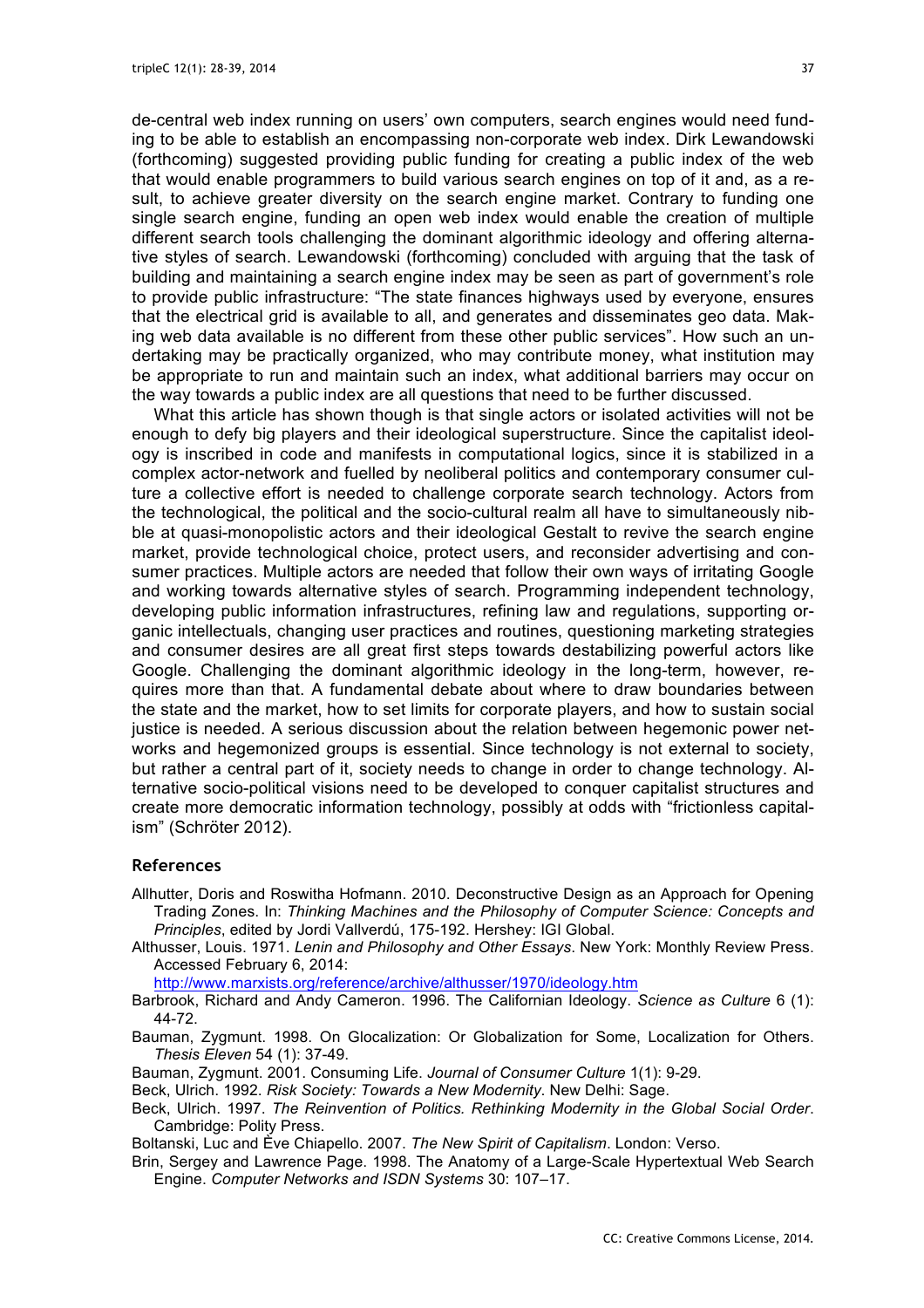Coleman, Gabriella. 2011. Hacker Politics and Publics. *Public Culture* 23 (3): 511-516*.*

- Crouch, Colin. 2004. *Post-Democracy*. Cambridge: Polity.
- Eagleton, Terry. 1991. *Ideology. An Introduction*. London and New York: Verso.
- Eklöf, Jenny and Astrid Mager. 2013. Technoscientific Promotion and Biofuel Policy. How the Press and Search Engines Stage the Biofuel Controversy. *Media, Culture & Society* 35 (4): 454- 471.
- Elmer, Greg. 2004. *Profiling Machines*. Cambridge, MA: MIT Press.
- Forgacs, David. 1988. *A Gramsci Reader*. London: Lawrence and Wishart.
- Fuchs, Christian. 2011a. *Foundations of Critical Media and Information Studies*. London and New York: Routledge.
- Fuchs, Christian. 2011b. A Contribution to the Critique of the Political Economy of Google. *Fast Capitalism* 8 (1). Accessed February 6, 2014:

http://www.uta.edu/huma/agger/fastcapitalism/8\_1/fuchs8\_1.html.

- Fuchs, Christian. 2011c. Cognitive Capitalism or Informational Capitalism? The Role of Class in the Information Economy. In *Cognitive Capitalism, Education and Digital Labor*, edited by Michael Peters and Ergin Bulut, 75-119. New York: Peter Lang.
- Gramsci, Antonio. 2012. *Selections from the Prison Notebooks*. New York: International Publishers.
- Hardt, Michael and Antonio Negri. 2000. *Empire*. Cambridge, MA: Harvard University Press.
- Hardt, Michael and Antonio Negri. 2004. *Multitude*. New York: Penguin.
- Herzogenrath-Amelung, Heidi. 2013. Ideology, Critique and Surveillance. *TripleC* 11 (2): 521-534. Accessed February 6, 2014: http://www.triple-c.at/index.php/tripleC/article/view/499/507
- Introna, Lucas and Helen Nissenbaum. 2000. The Public Good Vision of the Internet and the Politics of Search Engines. In *Preferred Placement – Knowledge Politics on the Web*, edited by Richard Rogers, 25-47. Maastricht: Jan van Eyck Akademy.
- Lewandowski, Dirk. Forthcoming. Why We Need an Independent Index of the Web. In *Society of the Query Reader*, edited by René König and Miriam Rasch. Amsterdam: Institute of Network Cultures.
- Lindgren, Simon and Ragnar Lundström. 2011. Pirate Culture and Hacktivist Mobilization: The Cultural and Social Protocols of #WikiLeaks on Twitter. *New Media and Society* 13 (6): 999- 1018.
- Mager, Astrid. 2012a. Algorithmic Ideology. How Capitalist Society Shapes Search Engines. *Information, Communication & Society* 15 (5): 769-787.
- Mager, Astrid. 2012b. Search Engines Matter. From Educating Users Towards Engaging with Online Health Information Practices. *Policy & Internet* 4( 2), Article 7.
- Mager, Astrid. Forthcoming. Is Small Really Beautiful? Big Search and Its Alternatives. In *Society of the Query Reader*, edited by René König and Miriam Rasch. Amsterdam: Institute of Network Cultures.
- Marx, Karl. 1867. *Capital: Volume I.* London: Penguin.
- Mayer, Katja. 2009. On the Sociometry of Search Engines. A Historical Review of Methods. In *Search: The Politics of Search Engines beyond Google*, edited by Konrad Becker and Felix Stalder, 54-72. Innsbruck: Studienverlag.
- Neckel, Sighard. 2008. *Flucht nach vorn. Die Erfolgskultur der Marktgesellschaft*, Frankfurt/New York: Campus.
- Nettleton, Sarah, Rogers Burrows and Lisa O'Malley. 2005. The Mundane Realities of the Everyday Lay Use of the Internet for Health, and their Consequences for Media Convergence. *Sociology of Health & Illness* 27 (7): 972-992.
- Pasquinelli, Matteo. 2009. Google's PageRank Algorithm: A Diagram of Cognitive Capitalism and the Rentier of the Common Intellect. In *Search: The Politics of Search Engines beyond Google*, edited by Konrad Becker and Felix Stalder, 152-162. Innsbruck: Studienverlag.
- Röhle, Theo. 2009. Dissecting the Gatekeepers. Relational Perspectives on the Power of Search Engines. In *Search: The Politics of Search Engines beyond Google*, edited by Konrad Becker and Felix Stalder, 117-132. Innsbruck: Studienverlag.
- Scholz, Trebor. 2013. *Digital Labor. The Internet as Playground and Factory*. New York and London: Routledge.
- Schröter, Jens. 2012. The Internet and "Frictionless Capitalism". *TripleC* 10 (2): 302-312. Accessed February 6, 2014: http://www.triple-c.at/index.php/tripleC/article/view/425
- Seale, Clive. 2005. New Directions for Critical Internet Health Studies: Representing Cancer Experience on the Web. *Sociology of Health & Illness* 27 (4): 515-540.